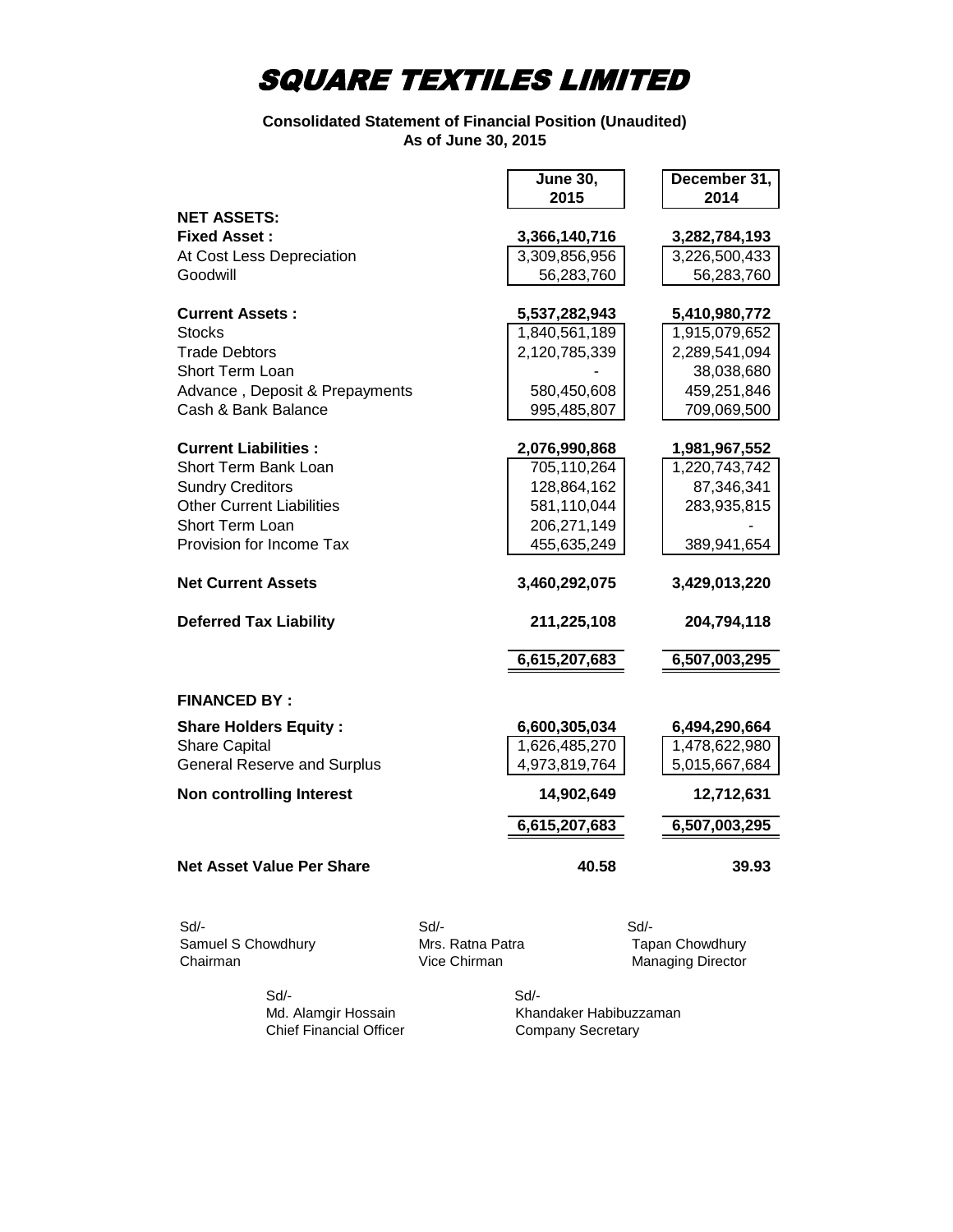### **Consolidated Statement of Comprehensive Income (Unaudited)**

#### **For the Half Year ended June 30, 2015**

|                                 | <b>Six Month Ended</b> |                  | 2nd Quarter    |                |
|---------------------------------|------------------------|------------------|----------------|----------------|
|                                 | January to June,       | January to June, | April to June, | April to June, |
|                                 | 2015                   | 2014             | 2015           | 2014           |
|                                 |                        |                  |                |                |
| <b>Sales</b>                    | 4,037,152,489          | 4,226,828,749    | 2,069,437,510  | 2,118,802,723  |
| Cost of Goods Sold              | 3,404,559,691          | 3,485,383,087    | 1,752,274,965  | 1,748,087,612  |
| <b>Gross Profit</b>             | 632,592,798            | 741,445,662      | 317,162,545    | 370,715,111    |
| <b>Operating Expenses</b>       | 119,395,288            | 120,018,170      | 65,611,009     | 62,798,094     |
| <b>Finance Cost</b>             | 13,448,017             | 25,857,833       | 3,760,513      | 16,247,248     |
| <b>Operating Income</b>         | 499,749,493            | 595,569,659      | 247,791,023    | 291,669,769    |
| Other Income                    | 106,755                | 3,408,730        | 100,988        | 703,683        |
| Net Income before W.P.P.F & W.F | 499,856,248            | 598,978,389      | 247,892,011    | 292,373,452    |
| Allocation for W.P.P.F & W.F    | 23,802,679             | 28,522,780       | 11,804,381     | 13,922,545     |
| Net Income before Tax           | 476,053,569            | 570,455,609      | 236,087,630    | 278,450,907    |
| Provision for Tax (Current)     | 65,693,595             | 86,411,681       | 32,931,116     | 42,004,275     |
| Provision for Tax (Deferred)    | 6,430,990              | 8,931,773        | 2,928,188      | 5,766,898      |
| <b>Net Profit after Tax</b>     | 403,928,984            | 475,112,155      | 200,228,326    | 230,679,734    |
| <b>Non-Controlling Interest</b> | 2,190,018              | 2,260,173        | 1,115,132      | 1,120,558      |
| Net Income for the Year         | 401,738,966            | 472,851,982      | 199,113,194    | 229,559,176    |
| Earnings Per Share (EPS)        | 2.47                   | 2.91             | 1.22           | 1.41           |

 Sd/- Sd/- Sd/- Samuel S Chowdhury **Samuel S Chowdhury** Mrs. Ratna Patra **Tapan Chowdhury Chairman**<br>Vice Chirman Managing Director

Managing Director

 Sd/- Sd/- Chief Financial Officer Company Secretary

Md. Alamgir Hossain Khandaker Habibuzzaman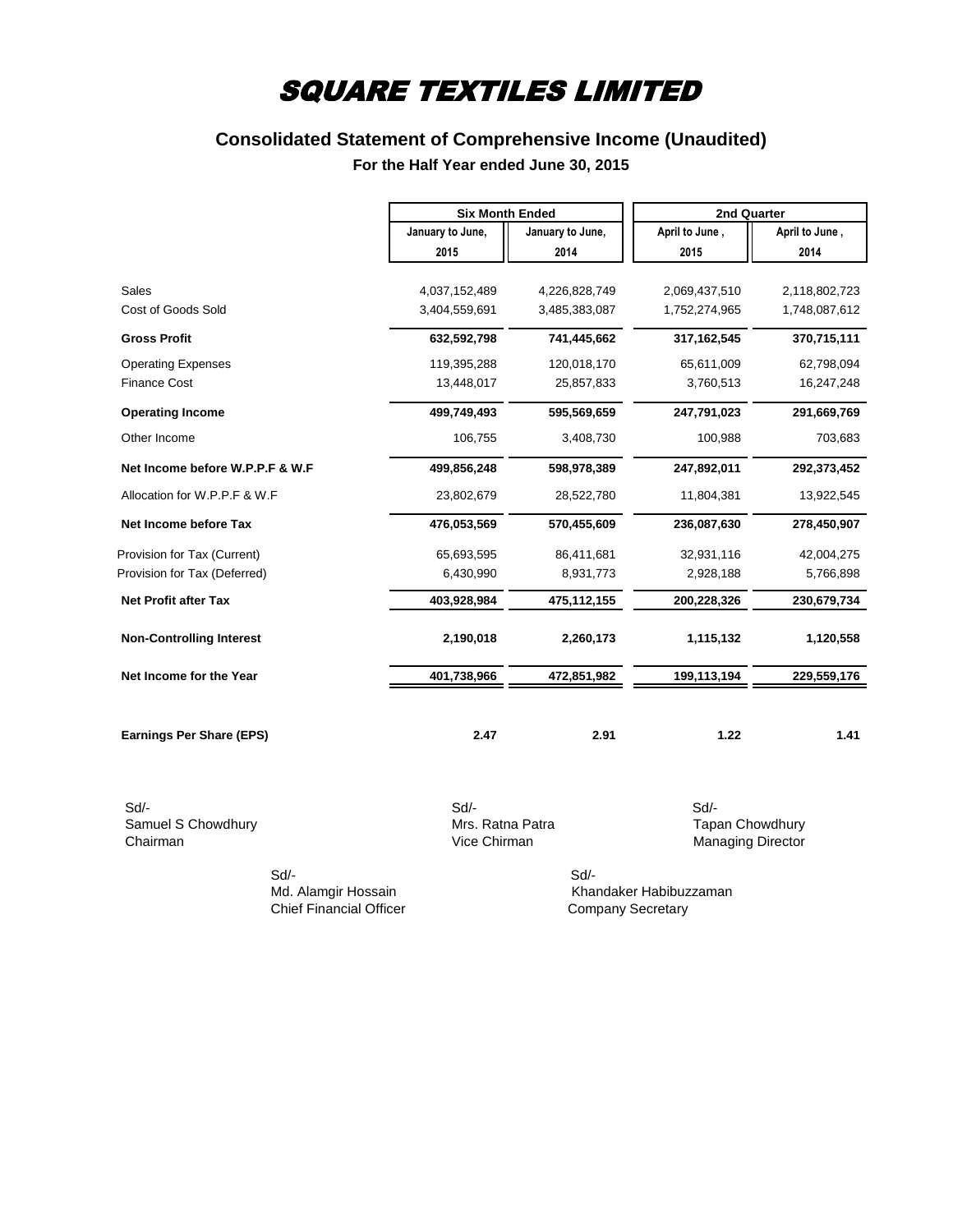#### **Consolidated Statement of Changes in Equity (Unaudited) For the Half Year ended June 30, 2015**

| <b>Particulars</b>                        | <b>Share Capital</b> | <b>General Reserve</b><br>& Surplus | Total           |
|-------------------------------------------|----------------------|-------------------------------------|-----------------|
| As at December 31, 2014                   | 1,478,622,980        | 5,015,667,684                       | 6,494,290,664   |
| Net Profit for Second Quarter Ended, 2015 |                      | 401,738,966                         | 401,738,966     |
| Cash Dividend for 2014                    |                      | (295, 724, 596)                     | (295, 724, 596) |
| Stock Dividend for 2014                   | 147,862,290          | (147,862,290)                       |                 |
| Balance as at June 30, 2015               | 1,626,485,270        | 4,973,819,764                       | 6,600,305,034   |
|                                           |                      |                                     |                 |

#### SQUARE TEXTILES LIMITED

**Consolidated Statement of Changes in Equity (Unaudited) For the Half Year ended June 30, 2014**

| <b>Particulars</b>                        | <b>Share Capital</b> | <b>General Reserve</b><br>& Surplus | <b>Total</b>    |
|-------------------------------------------|----------------------|-------------------------------------|-----------------|
| As at December 31, 2013                   | 1,344,202,710        | 4,613,509,201                       | 5,957,711,911   |
| Net Profit for Second Quarter Ended, 2014 |                      | 472,851,982                         | 472,851,982     |
| Cash Dividend for 2013                    |                      | (268, 840, 542)                     | (268, 840, 542) |
| Stock Dividend for 2013                   | 134,420,270          | (134, 420, 270)                     |                 |
| Balance as at June 30, 2014               | 1,478,622,980        | 4,683,100,371                       | 6,161,723,351   |
|                                           |                      |                                     |                 |

 Sd/- Sd/- Sd/- Samuel S Chowdhury **Samuel S Chowdhury** Mrs. Ratna Patra **No. 1988** Tapan Chowdhury<br>Chairman Manaqing Director

Vice Chirman Managing Director

Md. Alamgir Hossain Khandaker Habibuzzaman Chief Financial Officer Chief Financial Officer

Sd/- Sd/-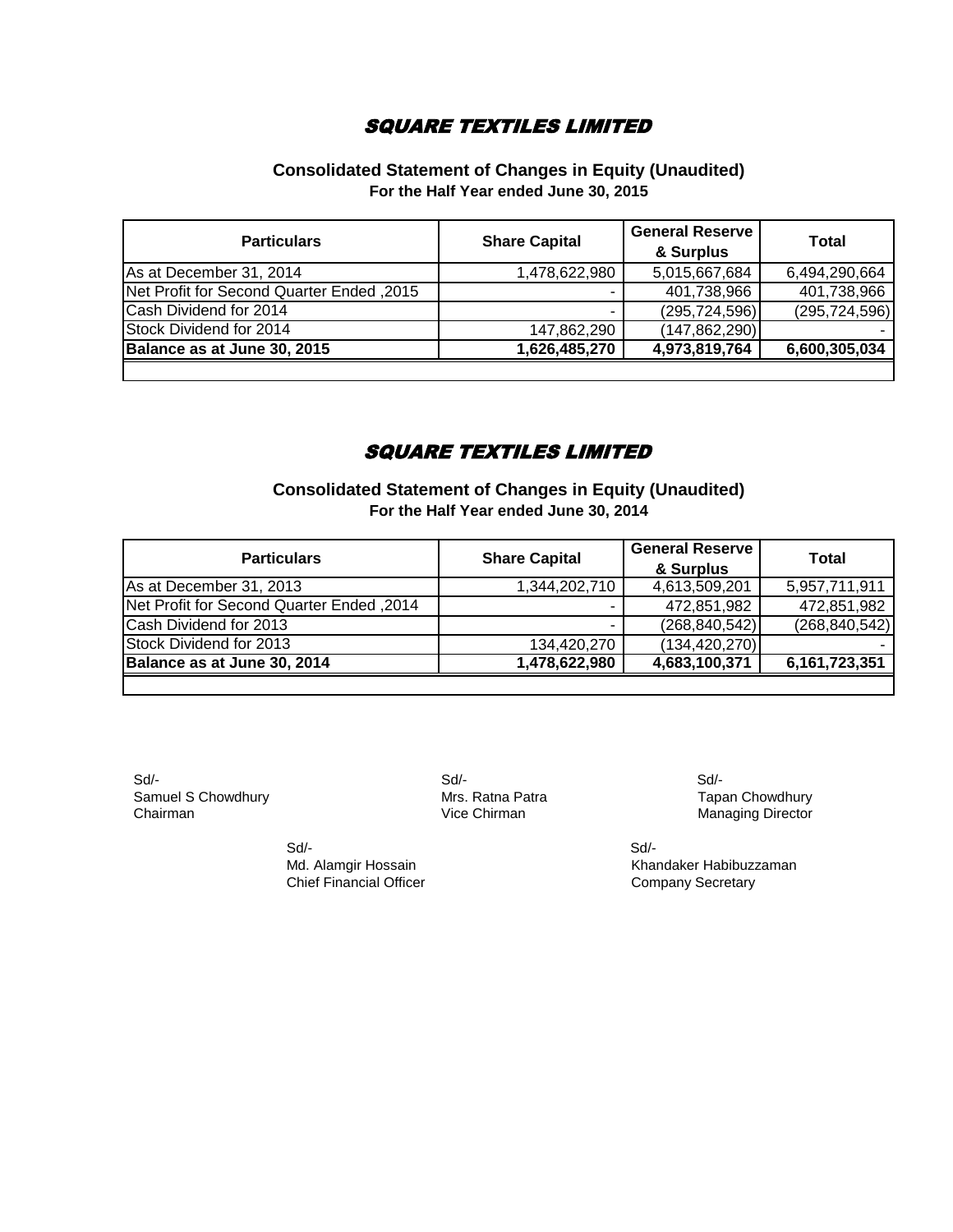### **Statement of Consolidated Cash flows (Unaudited) For the Half Year ended June 30, 2015**

|                                             |                                                          |                    | <b>Second Quarter Ended</b> |
|---------------------------------------------|----------------------------------------------------------|--------------------|-----------------------------|
| <b>Particulars</b>                          |                                                          | June 30, 2015      | June 30, 2014               |
| <b>Cash Flow From Operating Activities:</b> |                                                          |                    |                             |
| <b>Total Receipts</b>                       |                                                          | 4,206,014,999      | 4,124,962,892               |
| <b>Collection from Sales Revenue</b>        |                                                          | 4,205,908,244      | 4,124,878,335               |
| Collection from Other Income                |                                                          | 106,755            | 84,557                      |
|                                             |                                                          |                    |                             |
| <b>Total Payments</b>                       |                                                          | (3, 415, 276, 036) | (3,748,399,516)             |
| Paid to Suppliers                           |                                                          | (2,458,736,870)    | (2,716,588,034)             |
| Paid for Operating & Non-operating Expenses |                                                          | (799, 751, 380)    | (920, 941, 975)             |
| <b>Interest Expenses</b>                    |                                                          | (19, 453, 436)     | (14, 940, 797)              |
| Income Tax                                  |                                                          | (120, 221, 224)    | (82, 819, 897)              |
| <b>Workers Profit Participation Fund</b>    |                                                          | (17, 113, 126)     | (13, 108, 813)              |
|                                             | <b>Net Cash Flow From (Used in) Operating Activities</b> | 790,738,963        | 376,563,376                 |
| <b>Cash Flow From Investing Activities:</b> |                                                          |                    |                             |
| Purchase of Fixed Assets                    |                                                          | (231, 582, 336)    | (208, 255, 511)             |
|                                             | Net Cash Flow From (Used in) Investing Activities        | (231, 582, 336)    | (208, 255, 511)             |
|                                             |                                                          |                    |                             |
| <b>Cash Flow From Financing Activities:</b> |                                                          |                    |                             |
| Short Term Bank Loan Recived(Repaid)        |                                                          | (515, 633, 478)    | 51,700,749                  |
| Short Term Loan from (to) Inter Co.         |                                                          | 242,893,158        | 60,856,079                  |
| Dividend Payment                            |                                                          |                    | (268, 840, 542)             |
|                                             | Net Cash Flow From (Used in) Financing Activities        | (272, 740, 320)    | (156, 283, 714)             |
|                                             |                                                          |                    |                             |
| <b>Net Cash Increased (Decreased)</b>       |                                                          | 286,416,307        | 12,024,151                  |
| <b>Opening Cash &amp; Cash Equivalent</b>   |                                                          | 709,069,500        | 506,220,558                 |
| <b>Closing Cash &amp; Cash Equivalent</b>   |                                                          | 995,485,807        | 518,244,709                 |
|                                             |                                                          |                    |                             |
| <b>Net Operating Cash Flow Per Share</b>    |                                                          | 4.86               | 2.32                        |
|                                             |                                                          |                    |                             |
| Sd                                          | $Sd$ -                                                   |                    | $Sd$ -                      |
|                                             | Mrs. Ratna Patra                                         |                    |                             |
| Samuel S Chowdhury                          |                                                          |                    | Tapan Chowdhury             |
| Chairman                                    | Vice Chirman                                             |                    | <b>Managing Director</b>    |
|                                             | Sd/-                                                     | Sd/-               |                             |
|                                             |                                                          |                    |                             |

Chief Financial Officer Company Secretary

Md. Alamgir Hossain Khandaker Habibuzzaman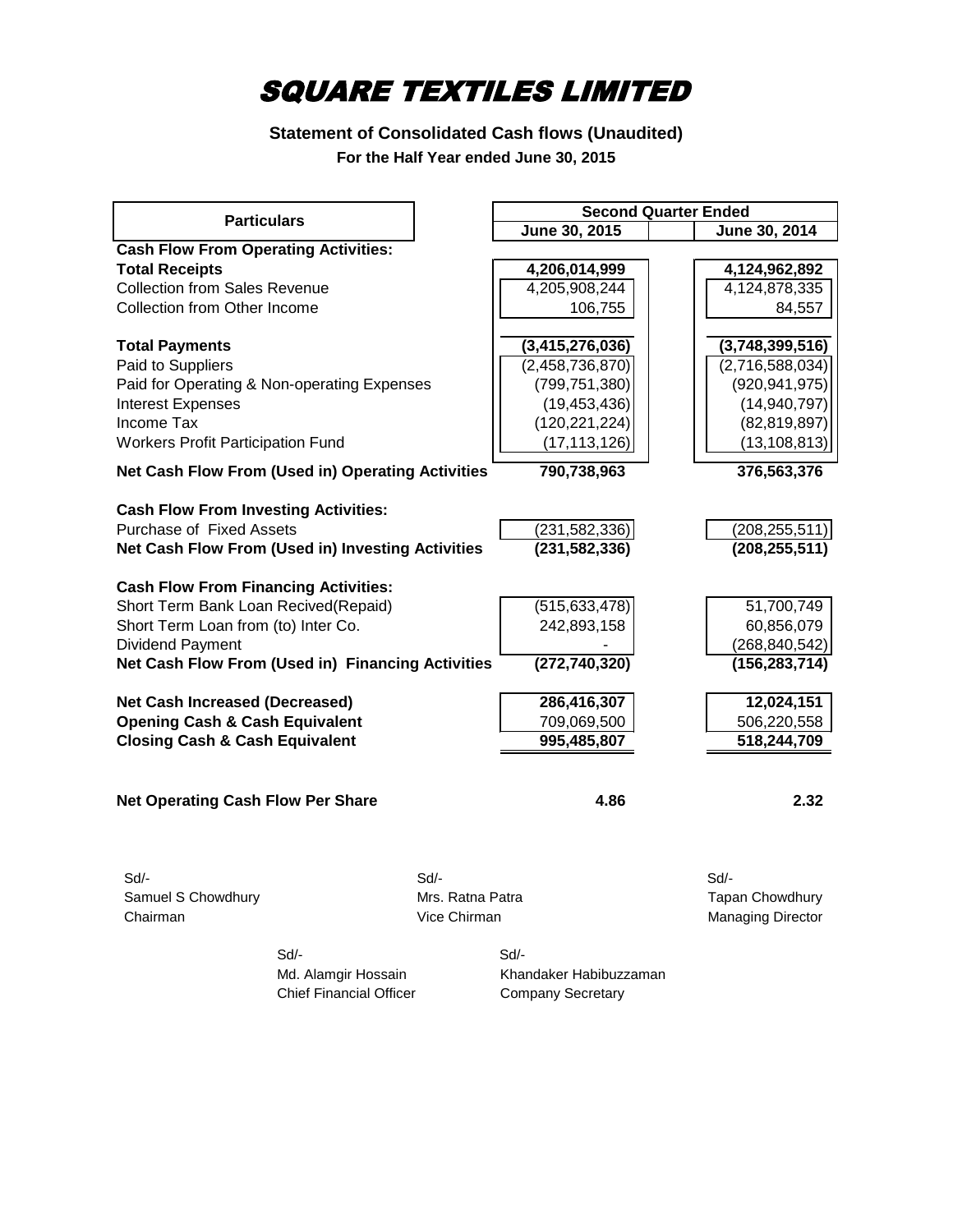### **Statement of Financial Position (Unaudited) As of June 30, 2015**

|                                    |                                  | <b>June 30,</b><br>2015 | December 31,<br>2014                               |
|------------------------------------|----------------------------------|-------------------------|----------------------------------------------------|
| <b>NET ASSETS:</b>                 |                                  |                         |                                                    |
| <b>Fixed Asset:</b>                |                                  | 2,405,112,342           | 2,361,701,330                                      |
| At Cost Less Depreciation          |                                  | 1,820,778,463           | 1,777,367,451                                      |
| Investment-Long Term(At Cost)      |                                  | 160,783,760             | 160,783,760                                        |
| <b>Share Money Deposit</b>         |                                  | 423,550,119             | 423,550,119                                        |
| <b>Current Assets:</b>             |                                  | 4,117,764,599           | 3,903,435,804                                      |
| <b>Stocks</b>                      |                                  | 1,360,948,889           | 1,359,017,389                                      |
| <b>Trade Debtors</b>               |                                  | 1,537,346,298           | 1,654,374,265                                      |
| Short Term Loan                    |                                  | 271,465,981             | 207,729,297                                        |
| Advance, Deposit & Prepayments     |                                  | 428,848,335             | 347,790,133                                        |
| Cash & Bank Balance                |                                  | 519,155,096             | 334,524,720                                        |
| <b>Current Liabilities:</b>        |                                  | 1,285,991,102           | 993,109,727                                        |
| Short Term Bank Loan               |                                  | 245,308,637             | 502,930,049                                        |
| Short Term Loan                    |                                  | 206,271,149             |                                                    |
| <b>Sundry Creditors</b>            |                                  | 65,695,682              | 47,276,186                                         |
| <b>Other Current Liabilities</b>   |                                  | 513,474,937             | 231,264,172                                        |
| Provision for Income Tax           |                                  | 255,240,697             | 211,639,320                                        |
|                                    |                                  |                         |                                                    |
| <b>Net Current Assets</b>          |                                  | 2,831,773,497           | 2,910,326,077                                      |
| <b>Deferred Tax Liability</b>      |                                  | 116,047,621             | 113,304,788                                        |
|                                    | Tk.                              | 5,120,838,218           | 5,158,722,619                                      |
| <b>FINANCED BY:</b>                |                                  |                         |                                                    |
| <b>Share Holders Equity:</b>       |                                  | 5,120,838,218           | 5,158,722,619                                      |
| <b>Share Capital</b>               |                                  | 1,626,485,270           | 1,478,622,980                                      |
| <b>General Reserve and Surplus</b> |                                  | 3,494,352,948           | 3,680,099,639                                      |
|                                    | Tk.                              | 5,120,838,218           | 5,158,722,619                                      |
| <b>Net Asset Value Per Share</b>   |                                  | 31.48                   | 31.72                                              |
|                                    |                                  |                         |                                                    |
| Sd                                 | $Sd$ -                           | $Sd$ -                  |                                                    |
| Samuel S Chowdhury<br>Chairman     | Mrs. Ratna Patra<br>Vice Chirman |                         | <b>Tapan Chowdhury</b><br><b>Managing Director</b> |

Sd/- Sd/-

Md. Alamgir Hossain Khandaker Habibuzzaman Chief Financial Officer Company Secretary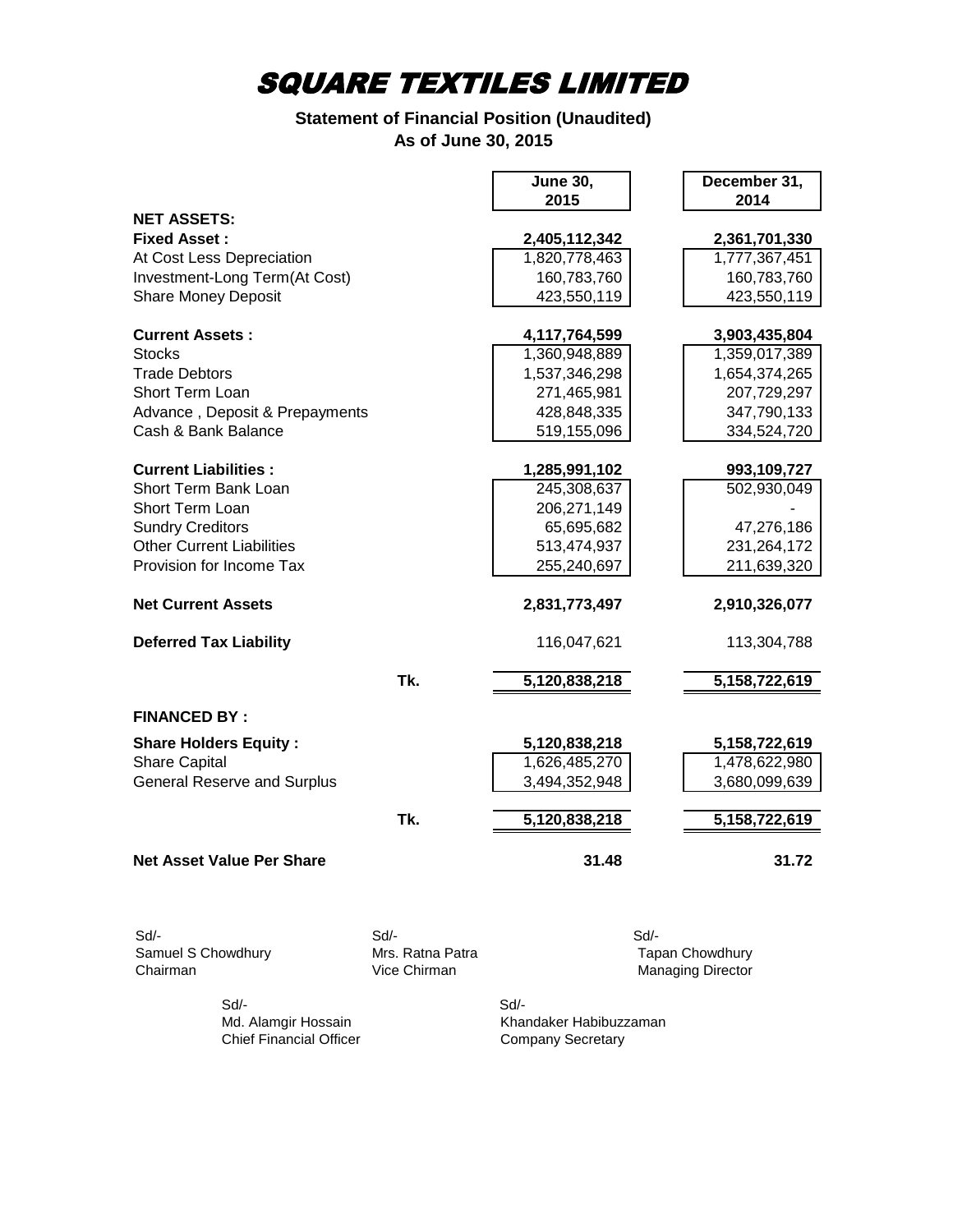### **Statement of Comprehensive Income (Unaudited)**

**For the Half Year ended June 30, 2015**

|                                                             |                                | <b>Six Month Ended</b>         |                                | 2nd Quarter                    |
|-------------------------------------------------------------|--------------------------------|--------------------------------|--------------------------------|--------------------------------|
|                                                             | January to June,<br>2015       | January to June,<br>2014       | April to June,<br>2015         | April to June,<br>2014         |
| Sales<br>Cost of Goods Sold                                 | 2,582,958,007<br>2,174,674,278 | 2,636,083,558<br>2,159,856,822 | 1,298,435,928<br>1,095,966,982 | 1,291,651,944<br>1,060,780,395 |
| <b>Gross Profit</b>                                         | 408,283,729                    | 476,226,736                    | 202,468,946                    | 230,871,549                    |
| <b>Operating Expenses</b><br><b>Finance Cost</b>            | 89,041,687<br>5,580,808        | 93,590,495<br>12,091,973       | 49,269,403<br>1,639,158        | 49,023,156<br>4,814,968        |
| <b>Operating Income</b><br>Other Income                     | 313,661,234<br>5,732,391       | 370,544,268<br>6,746,720       | 151,560,385<br>3,569,273       | 177,033,425<br>1,893,120       |
| Net Income before W.P.P.F & W.F                             | 319,393,625                    | 377,290,988                    | 155,129,658                    | 178,926,545                    |
| Allocation for W.P.P.F & W.F                                | 15,209,220                     | 17,966,237                     | 7,387,126                      | 8,520,311                      |
| Net Income before Tax                                       | 304, 184, 405                  | 359,324,751                    | 147,742,532                    | 170,406,234                    |
| Provision for Tax (Current)<br>Provision for Tax (Deferred) | 43,601,377<br>2,742,833        | 54,742,052<br>1,251,749        | 21,251,649<br>1,355,890        | 25,797,574<br>738,544          |
| Net Income for the Year                                     | 257,840,195                    | 303,330,950                    | 125, 134, 993                  | 143,870,116                    |
| <b>Earnings Per Share (EPS)</b>                             | 1.59                           | 1.86                           | 0.77                           | 0.88                           |
| Sd<br>Samuel S Chowdhury                                    | $Sd$ -<br>Mrs. Ratna Patra     |                                | Sd                             | <b>Tapan Chowdhury</b>         |

Chairman Chairman Chairman Chairman Chairman Managing Director

 Sd/- Sd/- Chief Financial Officer Chief Financial Officer

Md. Alamgir Hossain Khandaker Habibuzzaman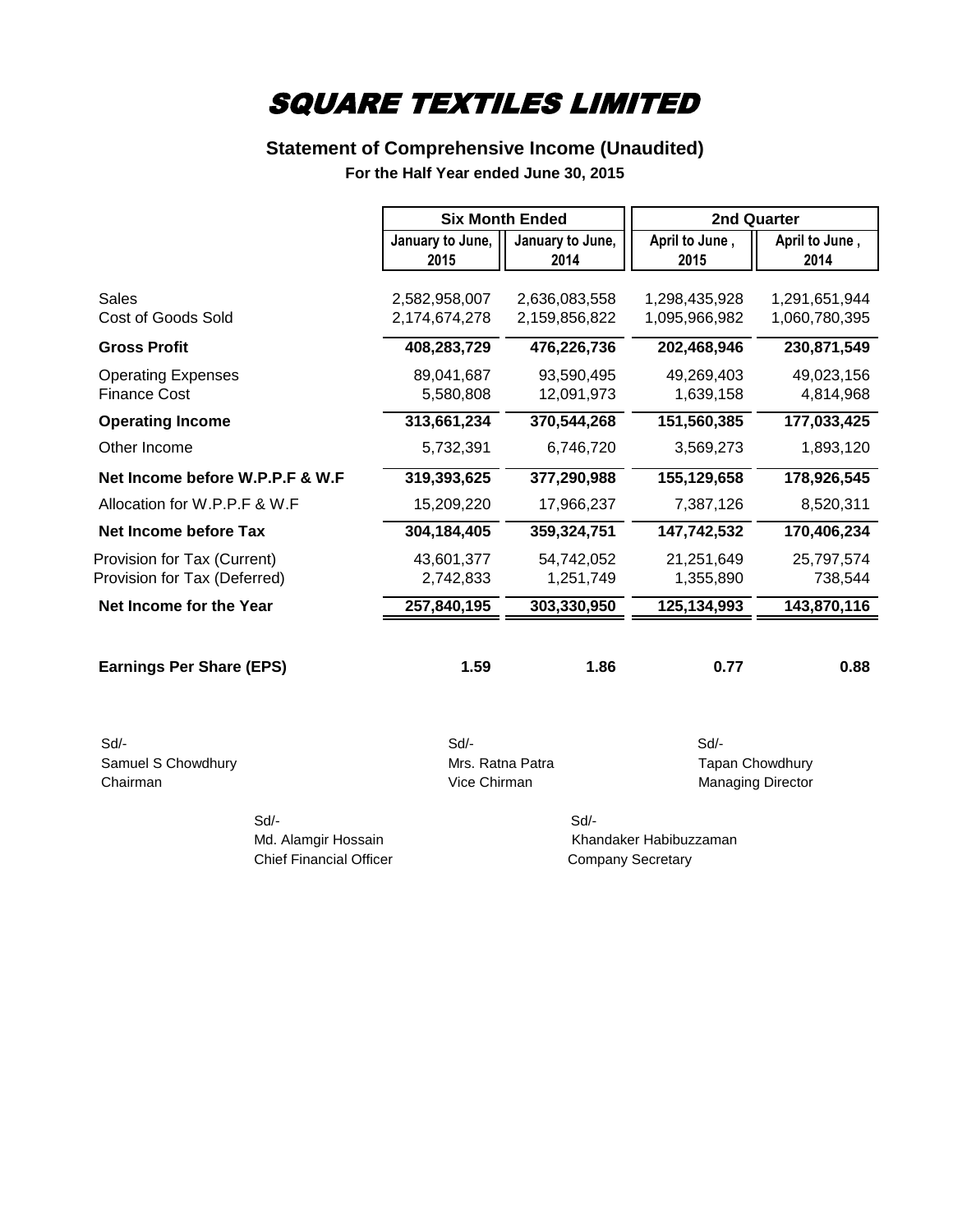**Statement of Changes in Equity (Unaudited) For the Half Year ended June 30, 2015**

| <b>Particulars</b>                        | <b>Share Capital</b> | <b>General Reserve</b><br>& Surplus | Total           |
|-------------------------------------------|----------------------|-------------------------------------|-----------------|
| As at December 31, 2014                   | 1,478,622,980        | 3,680,099,639                       | 5,158,722,619   |
| Net Profit for Second Quarter Ended, 2015 | ۰                    | 257,840,195                         | 257,840,195     |
| Cash Dividend for 2014                    | ۰                    | (295, 724, 596)                     | (295, 724, 596) |
| Stock Dividend for 2014                   | 147,862,290          | (147, 862, 290)                     |                 |
| Balance as at June 30, 2015               | 1,626,485,270        | 3,494,352,948 5,120,838,218         |                 |
|                                           |                      |                                     |                 |

### SQUARE TEXTILES LIMITED

**Statement of Changes in Equity (Unaudited) For the Half Year ended June 30, 2014**

| <b>Particulars</b>                        | <b>Share Capital</b> | <b>General Reserve</b><br>& Surplus | Total           |
|-------------------------------------------|----------------------|-------------------------------------|-----------------|
| As at December 31, 2013                   | 1,344,202,710        | 3,542,168,733                       | 4,886,371,443   |
| Net Profit for Second Quarter Ended, 2014 | -                    | 303,330,950                         | 303,330,950     |
| Cash Dividend for 2013                    | ۰.                   | (268, 840, 542)                     | (268, 840, 542) |
| Stock Dividend for 2013                   | 134,420,270          | (134, 420, 270)                     |                 |
| Balance as at June 30, 2014               | 1,478,622,980        | 3,442,238,871                       | 4,920,861,851   |
|                                           |                      |                                     |                 |

 Sd/- Sd/- Sd/- Samuel S Chowdhury **Mrs. Ratna Patra** Tapan Chowdhury **Chairman** Chairman Chairman Chairman Managing Director

Sd/- Sd/-

Md. Alamgir Hossain Khandaker Habibuzzaman Chief Financial Officer Chief Financial Officer Company Secretary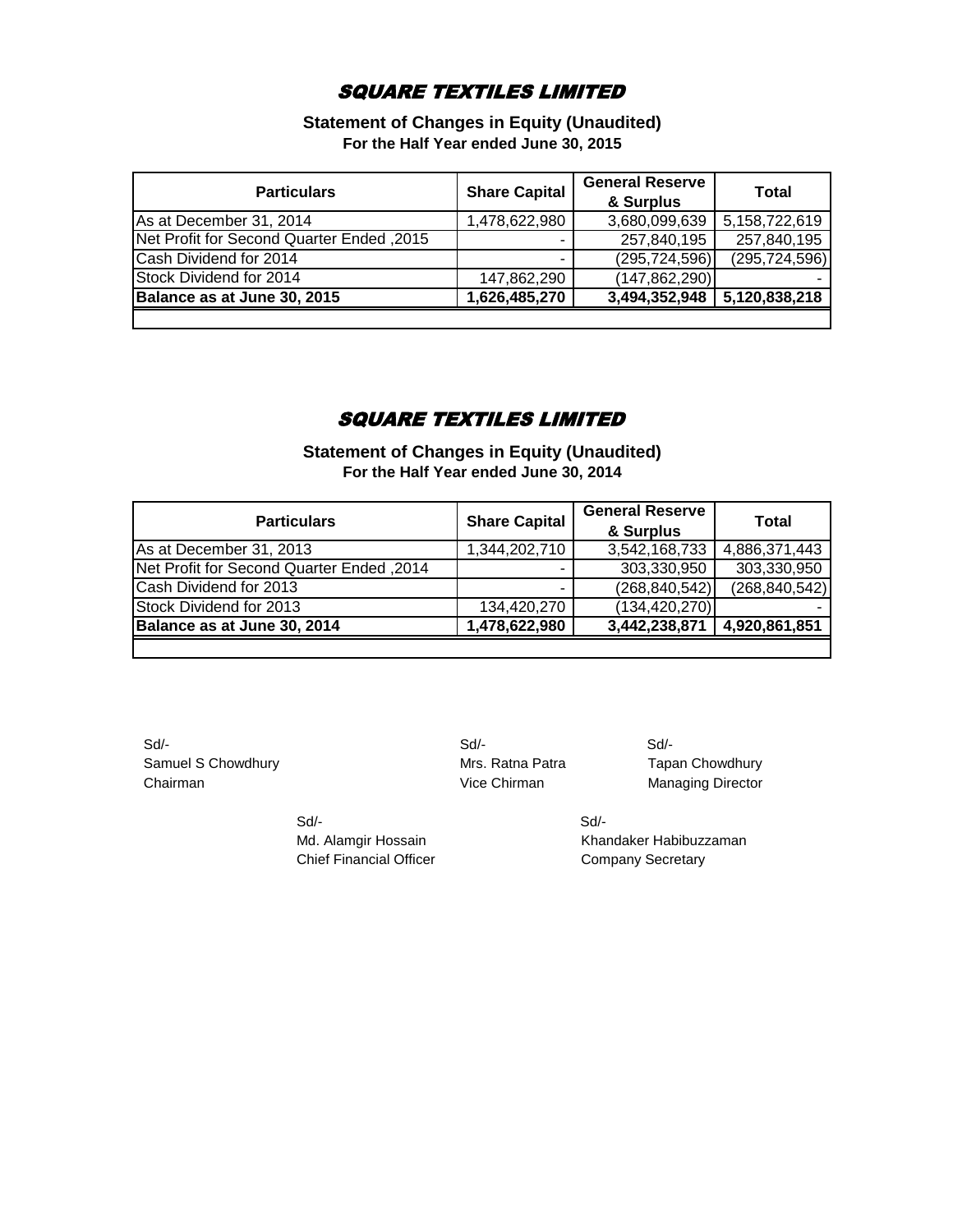**Statement of Cash flows (Unaudited) For the Half Year ended June 30, 2015**

| <b>Particulars</b>                                |        |                  |  | <b>Second Quarter Ended</b> |  |
|---------------------------------------------------|--------|------------------|--|-----------------------------|--|
|                                                   |        | June 30, 2015    |  | June 30, 2014               |  |
| <b>Cash Flow From Operating Activities:</b>       |        |                  |  |                             |  |
| <b>Total Receipts</b>                             |        | 2,700,092,729    |  | 2,655,748,567               |  |
| <b>Collection from Sales Revenue</b>              |        | 2,699,985,974    |  | 2,655,664,010               |  |
| Collection from Other Income                      |        | 106,755          |  | 84,557                      |  |
| <b>Total Payments</b>                             |        | (2,290,929,292)  |  | (2,314,274,031)             |  |
| Paid to Suppliers                                 |        | (1,687,408,724)  |  | (1,611,849,320)             |  |
| Paid for Operating & Non-operating Expenses       |        | (499, 219, 195)  |  | (626, 353, 004)             |  |
| <b>Interest Expenses</b>                          |        | (7,809,802)      |  | (10, 489, 775)              |  |
| Income Tax                                        |        | (84, 855, 643)   |  | (60,046,180)                |  |
| Workers Profit Participation Fund                 |        | (11, 635, 928)   |  | (5,535,752)                 |  |
| Net Cash Flow From (Used in) Operating Activities |        | 409,163,437      |  | 341,474,536                 |  |
| <b>Cash Flow From Investing Activities:</b>       |        |                  |  |                             |  |
| Purchase of Fixed Assets                          |        | (115,071,748)    |  | (43, 230, 933)              |  |
| Net Cash Flow From (Used in) Investing Activities |        | (115,071,748)    |  | (43, 230, 933)              |  |
| <b>Cash Flow From Financing Activities:</b>       |        |                  |  |                             |  |
| Short Term Bank Loan Recived(Repaid)              |        | (257, 621, 412)  |  | (32,591,262)                |  |
| Short Term Loan from (to) Inter Co.               |        | 148,160,099      |  | 50,918,848                  |  |
| Payment of Dividend                               |        |                  |  | (268, 840, 542)             |  |
| Net Cash Flow From (Used in) Financing Activities |        | (109, 461, 313)  |  | (250, 512, 956)             |  |
| Net Cash Increased (Decreased)                    |        | 184,630,376      |  | 47,730,647                  |  |
| <b>Opening Cash &amp; Cash Equivalent</b>         |        | 334,524,720      |  | 241,642,188                 |  |
| <b>Closing Cash &amp; Cash Equivalent</b>         |        | 519,155,096      |  | 289,372,835                 |  |
|                                                   |        |                  |  |                             |  |
| Net Operating Cash Flow Per Share                 |        | 2.52             |  | 2.10                        |  |
| $Sd$ -<br>Samuel S Chowdhury                      | $Sd$ - | Mrs. Ratna Patra |  | $Sd$ -<br>Tapan Chowdhury   |  |
| Chairman                                          |        | Vice Chirman     |  | Managing Director           |  |
| Sd/-                                              |        | Sd/-             |  |                             |  |

Md. Alamgir Hossain<br>Chief Financial Officer

Khandaker Habibuzzaman<br>Company Secretary